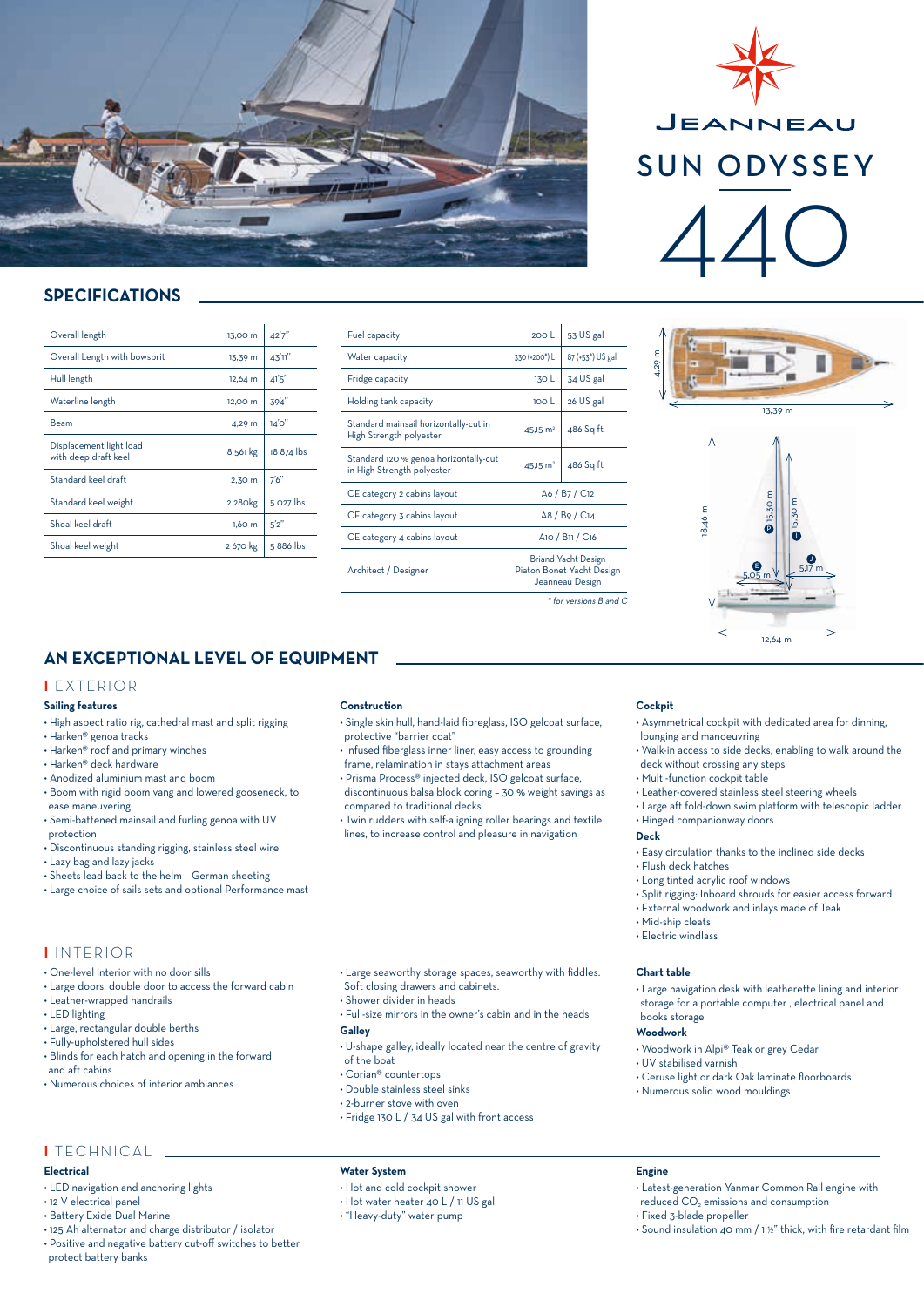## **TRIM LEVELS AND PACKS**

| "PREMIERE" | "PREFERENCE" |
|------------|--------------|
|            |              |
| A, B, C, D | A, B, D      |
|            | $\bullet$    |
|            |              |
|            |              |
|            |              |
|            |              |
|            |              |
|            |              |
|            |              |
|            |              |
|            |              |
|            |              |
|            |              |
|            |              |
|            |              |
|            |              |
|            |              |

## **EXTERIOR AND TECHNICAL EQUIPMENT**

#### **I** ARCHITECTURE

- Full-length chine for improved stability and speed • Long waterline for better speed while sailing and
- under power • L-shaped cast iron keel less exposed to seaweed
- and lines • Twin rudders with self-aligning roller bearings and
- textile lines, to increase control and pleasure in navigation

### **I** SAILS

#### **Standard**

- Horizontally-cut in High Strength polyester
- $\cdot$  Semi-battened mainsail with 3 reefs 45,15 m<sup>2</sup> / 486 Sq ft  $\cdot$  120 % furling genoa with UV protection 45,15 m<sup>2</sup> /

## 486 Sq ft

## **Options**

- In mast furling main sail horizontally-cut in High
- Strength polyester 35,48 m<sup>2</sup> / 382 Sq ft • Self-tacking jib with UV protection in High Strength polyester 30,15 m2 / 324 Sq ft
- Code 0 in triradial cut Mylar/Aramid laminate 81,85 m2 / 881 Sq ft, with continuous line furler (requires Downwind pack)
- Code 0 in triradial cut Mylar/Aramid laminate for Performance mast 88,27 m<sup>2</sup> / 950 Sq ft, with
- continuous line furler (requires Downwind pack)

## **I** SAIL HANDLING

## **Standard**

- Mainsheet attached to Dyneema® bridle forward of companionway, with sheets lead back to the cockpit winches
- Harken® genoa tracks with adjustable lead cars
- Spinlock® jammers
- Coachroof winch 1 x Harken® 40.2 ST to port
- Genoa winches 2 x Harken® 46.2 ST winches for easy use at the helm stations
- Harken® winch handle

#### **Options**

- Self-tacking jib ball bearing track on coachroof
- Electrical coachroof winch Harken® 40.2 ST
- 2 x electrical primary winches Harken® 46.2 ST

## **I** MAST AND RIGGING

#### **Standard**

- Classic aluminium mast with double spreaders, deckstepped, cathedral geometry and split rigging
- Aluminium boom with rigid vang and lowered goose neck for easier handling
- Double backstay
- Genoa furler with double slot, furling line lead aft to cockpit on coach roof
- Running rigging: topping lift, mainsail halyard, genoa halyard, mainsheet, genoa sheets... in polyester
- Standing rigging discontinuous 1 x 19 stainless steel
- wire • Asymmetrical lazy bag with integrated lazy jacks

#### **Option**

• Furling mast aluminium with double spreaders, deckstepped, cathedral geometry and split rigging

## **I** COCKPIT

#### **Standard**

- Walk-in access to side decks, enabling to walk around the deck without crossing any steps.
- Large cockpit table with compass, cup holders, area for navigation instrument, cockpit light switch, handrails, LED lighting, bottle storage and optional
- portable fridge • Teak inlay on bench seats, helm stations and transom
- platform • Fixed coaming with ideal height for comfort and
- safety
- Cockpit lockers: 1 on starboard side, 1 on port side (versions B and C only), 1 large locker on the cockpit floor that can be used for the optional generator, 1 liferaft locker with open access to transom platform 92 x 65 x 48 cm / 3'00'' x 2'1'' x 1'6''
- Universal gas box, cut-off valve under the stove
- Wheels with leather wrap, space for flush mounted

GPS at each helm, stainless steel handrail, cup holders

- Emergency tiller, and fitting in cockpit floor
- Engine control: throttle lever at starboard helmstation and oriented engine panel on the cockpit table
- Large bathing platform with telescopic ladder,
- handrail and access step to the cockpit
- Hinged companionway doors in plexiglass
- Sliding horizontal hatch in plexiglass
- Cockpit table with stainless steel handrails

## **Options**

- Cockpit table with wooden leaves: replaces the standard table and with all the same functions
- Teak inlay on cockpit floor
- Large cockpit sprayhood in Sunbrella®, high transparency windscreen and LED cockpit lighting
- Cockpit bimini with stainless steel bows in Sunbrella®, connecting fabric between bimini and sprayhood
- Cockpit enclosure kit in Sunbrella®, fitted on the sprayhood and bimini
- Electrical bathing platform system with remote

## **I** DECK HARDWARE

#### **Standard**

- Bow pulpit in stainless steel
- Stern pushpits in stainless steel with buoy bracket and emergency ladder
- Double level of stainless steel lifelines
- 6 aluminium mooring cleats
- Stainless steel handrails on coachroof (2)
- Deep anchor locker
- Electric 12 V windlass 1 000 W 10 mm chain
- Long fixed tinted windows along coachroof
- Fixed cockpit windows in the aft cabins (2)
- Large, fixed hull ports (6)
- $\cdot$  Opening ports in the roof (4)
- Opening deck flush hatches (7)
- Opening ports towards cockpit in the aft cabins (1 per cabin)
- Opening ports towards side-deck in the aft cabins (1 per cabin)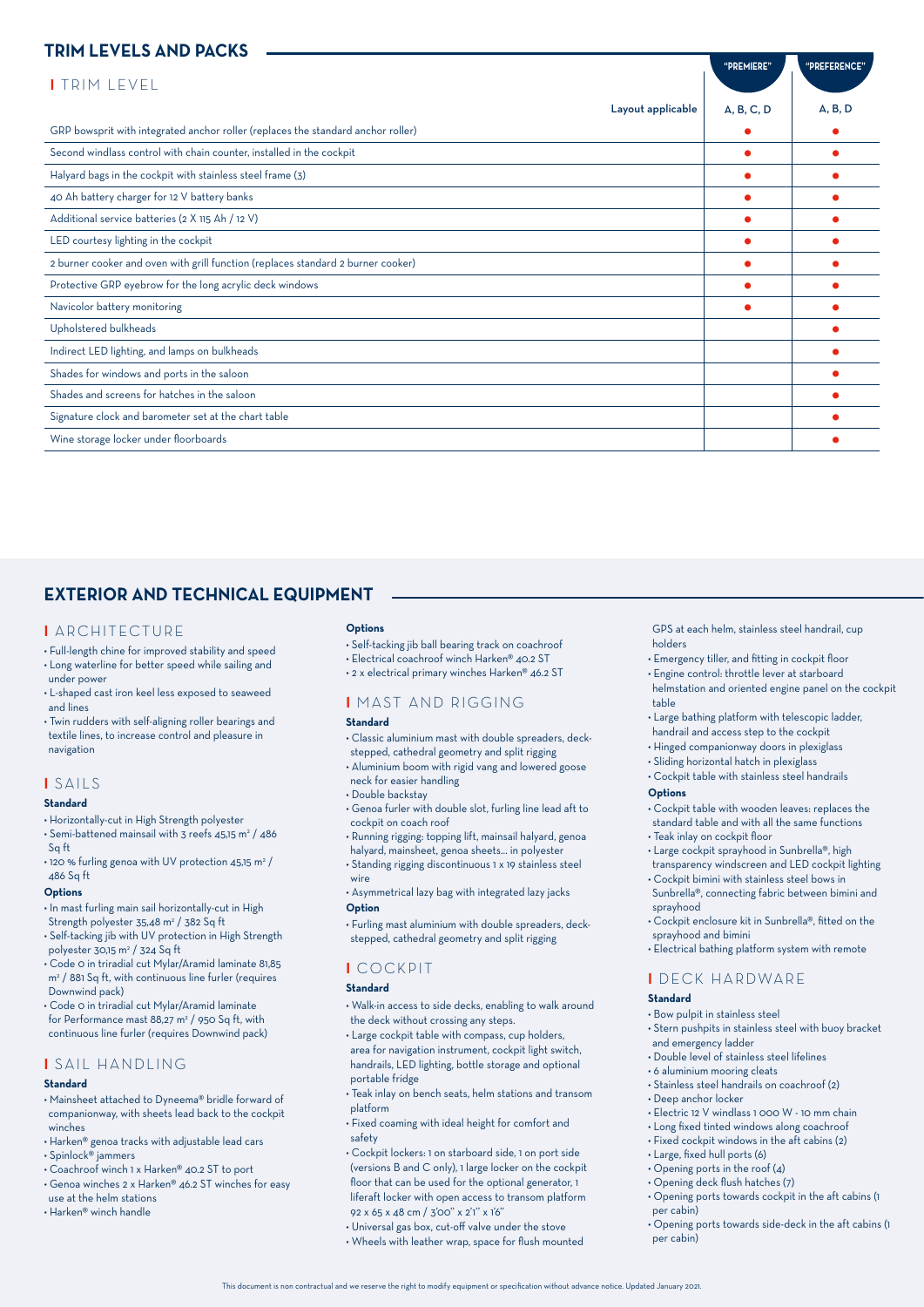## **I** PACKS - ALL VERSIONS

#### **DOWNWIND PACK**

- Spinnaker rigging with Spinlock® jammers
- Halyards and sheet for asymetrical spinnaker / Code 0 (2 polyester halyards, 1 sheet and 1 tack line in Dyneema®, pulleys on mast step and side decks)
- Extra Harken® 40.2 ST winch to starboard on coachroof • Extra winch handle
- Windex 15" on mast head

#### **PORT SIDE CONVERTIBLE COCKPIT PACK**

- Extending port side coaming convertible into lounging area
	- Exterior upholstery Sunbrella®
	- Cushions for port side cockpit and sunbathing areas
	- Cushions for starboard fixed cockpit

• High transparency sprayhood Sunbrella® in with

- Port side lifelines' cushion
- Helsman seat cushions

**VOYAGER PACK**

• Outboard engine bracket • Releasable forestay + deck fittings • Solar panel on coachroof with charging relay • Seawater / freshwater foot pump in the galley

LED lighting

#### **EXTERNAL GALLEY PACK**

- Cockpit sink with hot & cold water
- Portable 12 V fridge in the cockpit table

#### **STARBOARD CONVERTIBLE COCKPIT PACK**

- Extending starboard coaming convertible into lounging area
- Exterior upholstery Sunbrella®
- Cushions for starboard cockpit and sunbathing areas • Starboard infill cushion for L-seating area
- Cushions for port side fixed cockpit
- Starboard lifelines' cushion
- Helsman seat cushions

#### **AUDIO ENTERTAINMENT PACK**

- RA70N Fusion audio player (Radio / USB / Bluetooth...) at chart table
- Bose® speakers in the saloon
- Bose® subwoofer
- Speakers in the cockpit

#### **VIDEO ENTERTAINMENT PACK**

• MS-RA670 Fusion audio player (Radio / USB /

• Latest-generation Common Rail engine with reduced

• Engine panel oriented toward helmsman, located on the cockpit table. Throttle at helm station • Insulation: Foam 40 mm / 1 ½" thick, with fire

• Built-in muffler, air ventilation and stainless steel

• Ventilation system extractor fan located near the engine, benefiting from the insulation of the engine room. Outlets vents at the back of cockpit • Roto moulded fuel tank 200 L / 53 US gal located under the aft cabin berth, fuel / water separator • Access behind steps to engine compartment and

• Yanmar Engine 4JH57CR Shaft Drive - 57 HP / 42 kW

• Extra fuel tank 200 L / 53 US gal, instead of a fresh water tank underneath the aft cabin berth (available

• Retractable bow thruster 4,3 kW 85 kgf (187.4 lbs)

- Bluetooth...) at chart table
- Bose® speakers in the saloon
- Bose® subwoofer

**I** ENGINE **Standard** 

retardant film

exhaust fitting • Fixed 3 blade propeller

from aft cabins **Options**

– Alternator 125 Ah

only for versions B and C)

with a dedicated 12 V battery bank • Flex-o-Fold 3 blade folding propeller

emissions and consumption • Yanmar Engine 4JH45CR Shaft Drive - 45 HP / 33 kW - Alternator 125 Ah

- Speakers in the cockpit • LED TV 24" in the saloon
- TV antenna for mast fitting

**I** PACKS - VERSIONS A, B AND D

#### **PERFORMANCE PACK**

- Downwind pack
- Tall anodised mast with 2 spreader, cathedral
- geometry and split rigging
- Dyform standing rigging
- Performance full-batten mainsail , triradial cut, in Flex® Lite Skin® 49,22 m2 / 530 sq ft
- 120 % performance genoa, triradial cut, in Flex® Lite
- Skin® with uv protection 49,15 m² / 529 sq ft
- Harken® genoa tracks adjustable from the cockpit
- Dyneema® low-stretch halyards and sheets for main
- and genoa
- Hydraulic textile adjustable backstay
- Composite steering wheels

#### **Options**

- Folding pulpits seating
- Lifeline gates with removable access ladder
- Teak side-decks
- Rubrail for hull protection
- Mooring kit: 6 fenders and 4 docklines
- Anchoring kit with Delta 20 kg / 44 lbs, 32 m / 104' of 10 mm chain and 45 m / 147' line
- Sunbed in Sunbrella® on the foredeck

#### **I** SAIL LOCKER

- Access via lockable deck hatch
- Access ladder in stainless steel

#### **I** LIGHTING

• Full LED interior lighting

#### **I** ELECTRICAL

#### **Standard**

- Main 12 V electrical panel at the chart table
- 12 V Circuit for house and engine system
- Domestic battery bank capacity 2 x 115 Ah / 12 V
- Engine start battery capacity 1 x 120 Ah / 12 V
- 12 V engine alternator: 125 Ah
- Positive and negative battery switch 12 V in the aft cabin

#### **Options**

- Lithium domestic battery bank 2 x 90 Ah / 12 V
- USB plug in each cabin
- Inverter 12 V > 220 V 2000 W enable to use 220 V appliance from the domestic battery bank
- Generator Onan 7,5 kW 230 V 2400 rpm, located at the transom

## **I** PLUMBING

**Standard**

#### EDESH WATED

- Pressurised water distributed through-out the boat via semi-rigid hose
- "Heavy-duty" water pump 19 L / 5 US gal / mn,
- accumulator tank for consistent water pressure
- Roto moulded tank: 330 L / 87 US gal, under the forward cabin berth
- Extra roto moulded tank: 200 L / 53 US gal, under the aft cabin berth, for versions B and C
- Tank gauges (1 per tank)
- Tank manifold with selector valves
- 
- Water boiler 40 L / 11 US gal connected to the engine and 220 V circuit
- Hot and cold cockpit shower on transom

GREY AND BLACK WATER

- Electrical shower pumps, self-activating
- Large marine toilets with hand pump
- Black water tank 50 L / 13 US gal, with gravity drain and deck fitting (1 per head)

#### BILGES DRAINAGE

- Electric bilge pump located in bilge area with activation via switch at electrical panel
- Dual-action manual bilge pump located in the
- cockpit, with separate hose from primary bilge pump GAS
- Gas leakage detector

#### **Options**

- Electric Quiet-Flush toilets, on fresh water circuit, in place of manual toilets
- Electric Quiet-Flush toilets, on sea water circuit, in place of manual toilets • Water intake in the cockpit. Enable to connect the

fresh water circuit directly to the shore

This document is non contractual and we reserve the right to modify equipment or specification without advance notice. Updated January 2021.